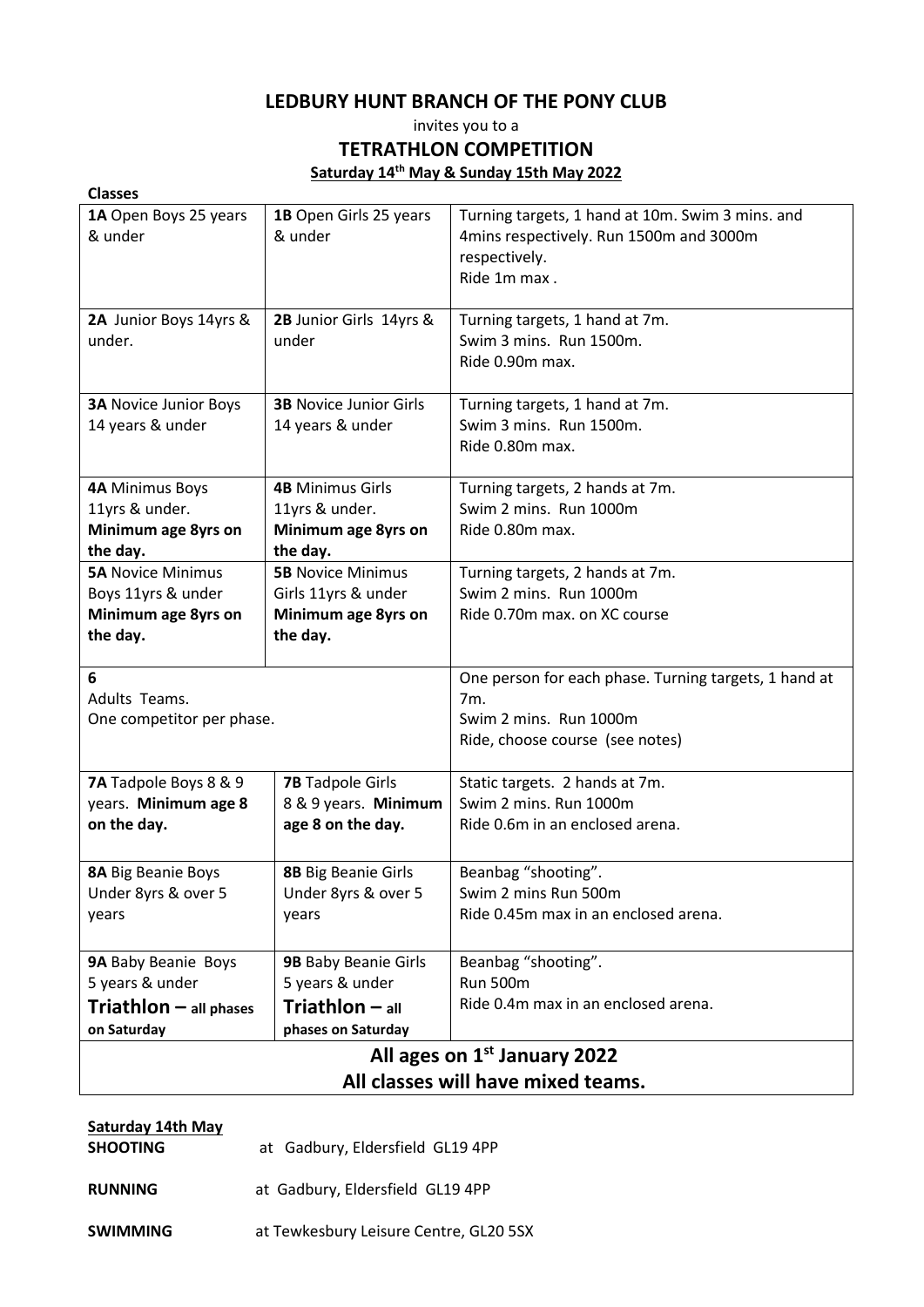# **Sunday 15th May**

**RIDING** at Gadbury, Eldersfield, GL19 4PP

**ENTRY FEE:** £30 per person - £28 for members of Ledbury Hunt Pony Club (A reduction of £3 per entry for additional siblings). Class 9 £20 - £18 for members of Ledbury Hunt Pony Club Class 6 (adults) £30 per team.

#### **Late entries will be charged £2 extra.**

#### **ENTRIES CLOSE FRIDAY 6th May 2022**

ENTRIES ONLY **via your Pony Club Tetrathlon manager** to: [hilary@brakefield.co.uk](mailto:hilary@brakefield.co.uk) Payment via **Paypal** to [ledburybranchpc@gmail.com](mailto:ledburybranchpc@gmail.com) **Please use MayTet/[ Pony Club name] as a reference eg MayTet/Ledbury**

In case of questions, contact Vanessa Roxburgh 07973 233647 or [ledburytetrathlon@gmail.com](mailto:ledburytetrathlon@gmail.com)

#### **AWARDS**

| Classes 1, 2, 3, 4, 5, 7 | $1st$ - 6 <sup>th</sup> Individuals Boys & Girls. | $1st$ - 4 <sup>th</sup> Teams |
|--------------------------|---------------------------------------------------|-------------------------------|
| Class 6 Adults           |                                                   | $1st$ - $4th$ Teams           |
| Clases 8 & 9             | $1st$ - $8th$ Individuals                         | $1st$ - 6 <sup>th</sup> Teams |

## **RULES**

Competitors must be members of The Pony Club.

The competition will be run under 2022 P.C. Tetrathlon Rules, with certain exceptions.

**Riding** - In all classes competitors will not be asked to retire after 3 refusals but will incur 500 penalties and asked to move on to the next fence, so long as they are not a danger or hindrance to themselves, their horse or other competitors

Competitors may jump the course below their own but will incur 300 penalties. Those wishing to do so must tell the organisers on Saturday.

**Classes 7, 8, 9** will be run under Minimus Rules. Competitors may be led or assisted but will incur 200 penalties.

**Class 6** Adults may choose which course to ride & will be scored accordingly i.e. Clear rounds - Open course 1400. Junior course 1200 Mini course 1000.

# **Hats must all carry a Pony Club aquamarine tag. Body protectors which meet BETA 2009 Level 3 standard (purple label) must be worn by all competitors in the riding phase.**

**Shooting** - Guns must be brought to the table in their cases and must not be unboxed until given the order to do so. They must be boxed again before the competitor leaves the firing point. At all other times pistols must be stored in their boxes and locked in a secure place (i.e. in a vehicle out of sight) No person under 18 years of age may be responsible for, or carry a gun.

**Long trousers and footwear which does not extend to the ankle MUST be worn.**

**Protective or prescription glasses are mandatory for shooting at 7metres.**

**Safety flags (safety line can be strimmer cord), must be inserted in all pistols at all times except when the safety flag removal is authorised by the Firing Point Steward. To demonstrate that air guns are unloaded, safety flags (safety lines) must be long enough to extend through the full length of the barrel.**

**Objections** Please note that any objections should be made through the **team manager only.**

## **Health and Safety**

The organisers of this event have taken reasonable precautions to ensure the health and safety of everyone present. For measures to be effective, everyone must take all reasonable precautions to avoid and prevent accidents occurring and must obey the instructions of the organisers and all the Officials and Stewards. On the riding day there will be an ambulance with paramedic and first aider present at all times.